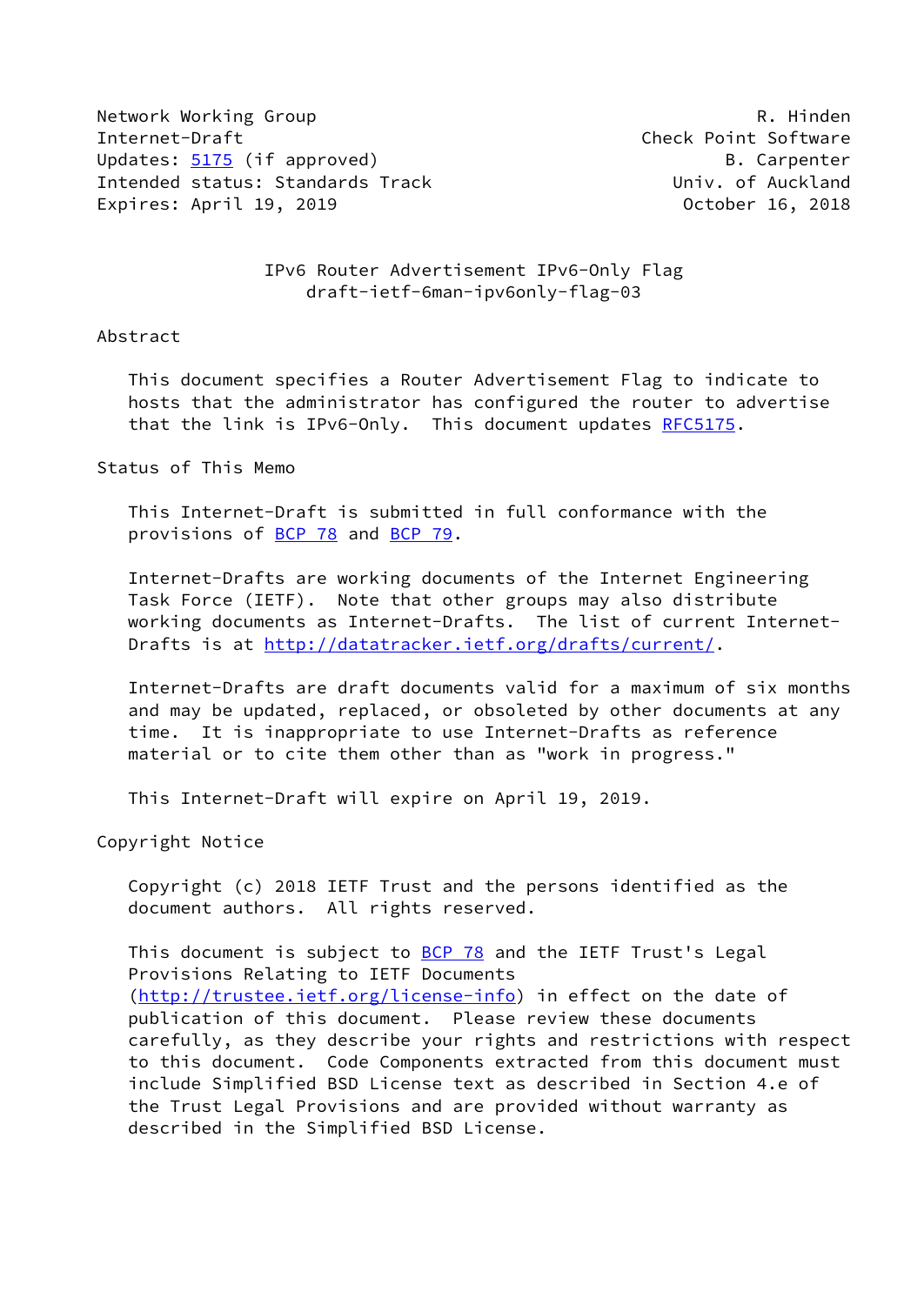<span id="page-1-1"></span>Internet-Draft TPv6-Only Flag October 2018

### Table of Contents

|                  |                                                                   | $\overline{2}$          |
|------------------|-------------------------------------------------------------------|-------------------------|
| 2.               |                                                                   | $\overline{4}$          |
| 3.               | Applicability Statements                                          | $\overline{4}$          |
| $\overline{4}$ . |                                                                   | $\overline{4}$          |
| 5.               | IPv6-Only Flag $\ldots \ldots \ldots \ldots \ldots \ldots \ldots$ | $\overline{5}$          |
| 6.               | Router and Operational Considerations                             | 6                       |
| 7.               | Host Behavior Considerations                                      | 6                       |
| 8.               |                                                                   | $\mathbf{I}$            |
| 9.               |                                                                   | $\mathbf{Z}$            |
|                  |                                                                   | $\overline{\mathbf{8}}$ |
|                  | 11. Change log [RFC Editor: Please remove] $\ldots \ldots \ldots$ | 8                       |
|                  |                                                                   | 10                      |
|                  | Normative References<br>12.1.                                     | 10                      |
|                  | 12.2. Informative References                                      | 11                      |
|                  | Addresses<br>Authors'                                             | 12                      |
|                  |                                                                   |                         |

<span id="page-1-0"></span>[1](#page-1-0). Introduction

 This document specifies a Router Advertisement Flag to indicate to hosts that the administrator has configured the router to advertise that the link is IPv6-Only. The flag does not apply to non-default IPv6 routers.

 Hosts that support IPv4 and IPv6, usually called dual stack hosts, need to also work efficiently on IPv6 only links. That is, a link where there are no IPv4 routers and/or IPv4 services. Dual stack is the default configuration for most current host operating systems such as Windows 10, IOS, Android, Linux, and BSD, as well as devices such as printers. Monitoring of an IPv6-only link, for example at the IETF 100 meeting in Singapore, shows that current dual stack hosts will create local auto-configured IPv4 addresses and attempt to reach IPv4 services, even though they cannot configure a normal address using DHCP. This may be a problem for several reasons, depending on the equipment in use and its configuration, especially on large wireless networks:

- o It may result in an undesirable level of wasted Layer 2 broadcast traffic.
- o In particular, this may overload switches in multi-segment wireless networks if the switches create IPv4 state for every dual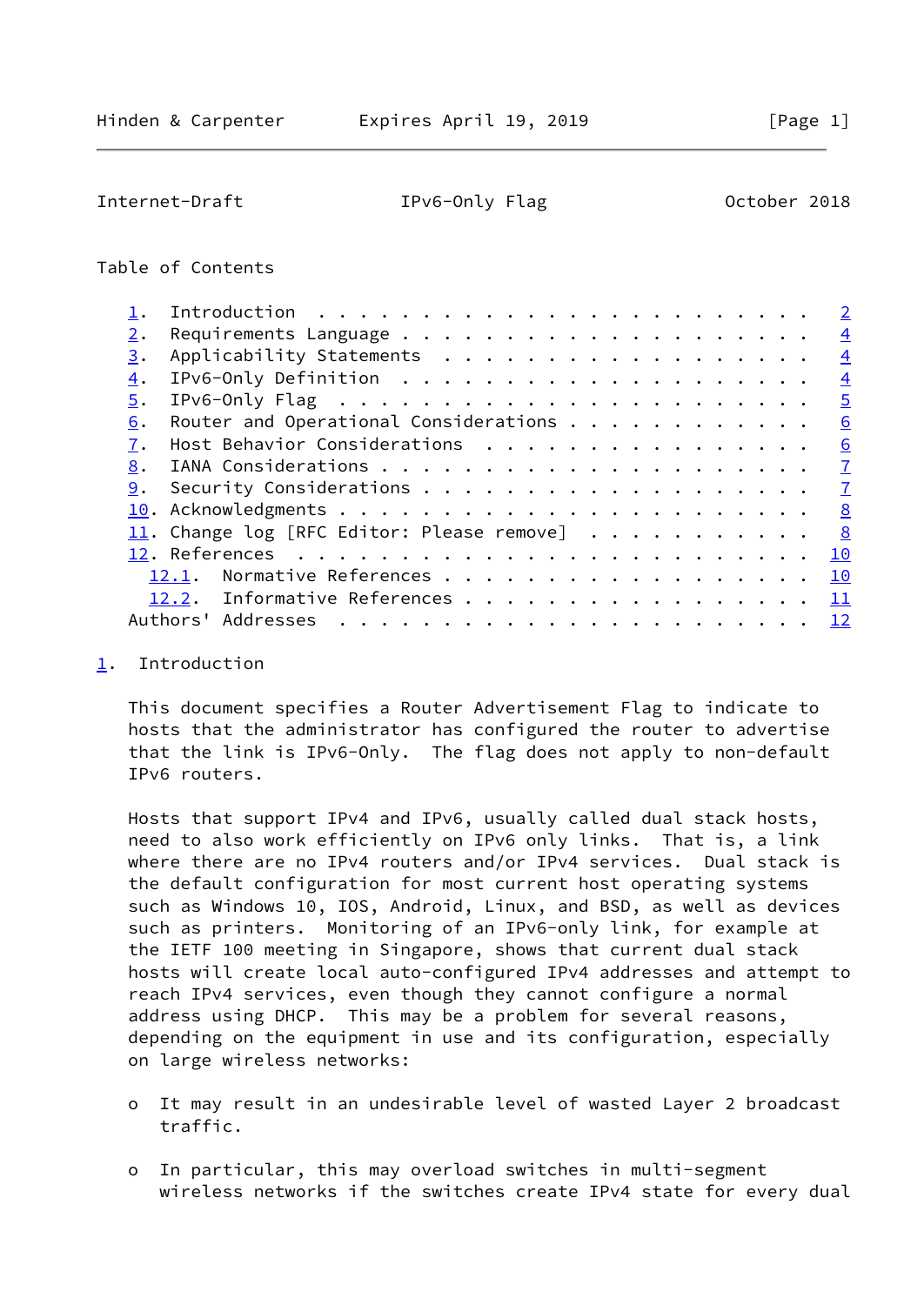stack host.

 o Such traffic may drain battery power on wireless hosts that have no interest in link-local IPv4, ARP, and DHCPv4 relay traffic, but

| Hinden & Carpenter | Expires April 19, 2019 | [Page 2] |
|--------------------|------------------------|----------|
|                    |                        |          |

Internet-Draft IPv6-Only Flag October 2018

receive unwanted IPv4 packets. [[RFC7772\]](https://datatracker.ietf.org/doc/pdf/rfc7772) indicates how this risk might be quantified.

- o Similarly, hosts may waste battery power on futile attempts to access services by sending IPv4 packets.
- o On an IPv6-only link, IPv4 might be used for malicious purposes and pass unnoticed by IPv6-only monitoring mechanisms.

 In managed networks whose equipment allows it, these problems could be mitigated by configuring the Layer 2 infrastructure to drop IPv4 and ARP traffic by filtering Ethertypes 0x0800 and 0x806 [\[IANA-Ethertype](#page-10-3)]. IPv6 uses a different Ethertype, 0x86DD, so this filtering will not interfere with IPv6 traffic. Depending on the equipment details, this would limit the traffic to the link from an IPv4 sender to the switch, and would drop all IPv4 and ARP broadcast packets at the switch. This document recommends using such mechanisms when available.

 However, hosts transmitting IPv4 packets would still do so, consuming their own battery power and some radio bandwidth. The intent of this specification is to provide a mechanism that prevents such traffic, and also works on networks without the ability to filter L2 traffic, or where there are portions of a network without the ability to filter L2 traffic. It may also be valuable on unmanaged networks using routers pre-configured for IPv6-only operations and where Layer 2 filtering is unavailable.

 An assumption of this document is that no IPv4 DHCP server or relay is active on the link, because it is an IPv6-only link. If this assumption is false, the DHCP option to disable IPv4 stateless auto configuration  $[REC2563]$  could be used.

 The remainder of this document therefore assumes that neither effective Layer 2 filtering nor the [RFC 2563](https://datatracker.ietf.org/doc/pdf/rfc2563) DHCP option is applicable to the link concerned.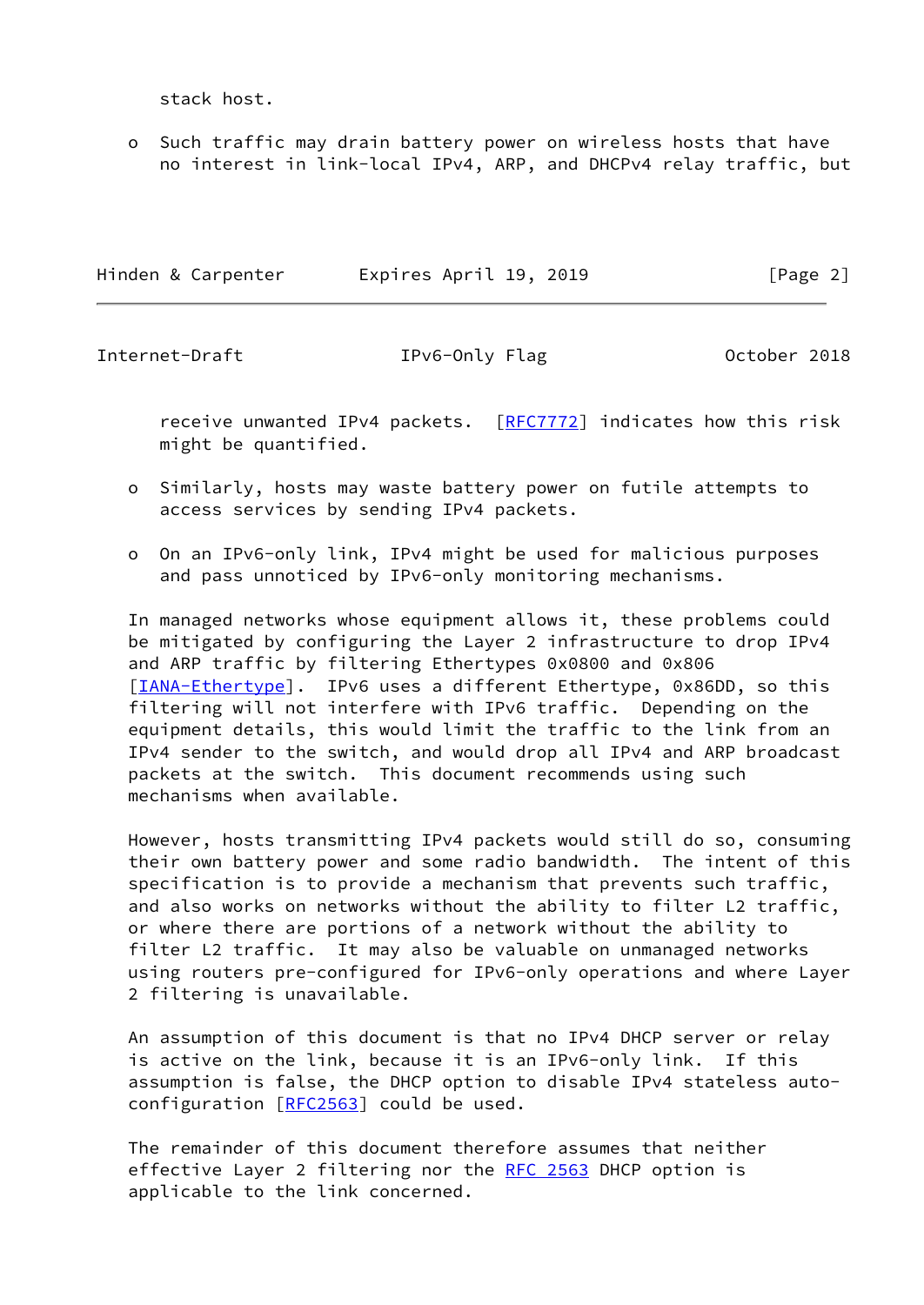Because there is no IPv4 support on IPv6-only routers, the only way to notify the dual stack hosts that this link is IPv6-Only is to use an IPv6 mechanism. An active notification will be much more precise than attempting to deduce this fact by the lack of IPv4 responses or traffic.

 This document therefore defines a mechanism that a router administrator can use to inform hosts that this is an IPv6-Only link on their default routers such that they can disable IPv4 on this link, mitigating all of the above problems.

|  |  | Hinden & Carpenter | Expires April 19, 2019 |  |  |  | [Page 3] |  |
|--|--|--------------------|------------------------|--|--|--|----------|--|
|--|--|--------------------|------------------------|--|--|--|----------|--|

<span id="page-3-1"></span>Internet-Draft IPv6-Only Flag October 2018

 IPv4-only hosts, and dual-stack hosts that do not recognize the new flag, may continue to attempt IPv4 operations, in particular IPv4 discovery protocols typically sent as link-layer broadcasts. This legacy traffic cannot be prevented by any IPv6 mechanism. The value of the new flag is limited to hosts that recognize it.

 A possible subsidiary use of the IPv6-Only flag is using it to trigger IPv6-Only testing and validation on a link.

 This document specifies a new flag for Router Advertisement Flag [\[RFC5175](https://datatracker.ietf.org/doc/pdf/rfc5175)]. It updates [RFC5175] to add this flag.

<span id="page-3-0"></span>[2](#page-3-0). Requirements Language

 The key words "MUST", "MUST NOT", "REQUIRED", "SHALL", "SHALL NOT", "SHOULD", "SHOULD NOT", "RECOMMENDED", "NOT RECOMMENDED", "MAY", and "OPTIONAL" in this document are to be interpreted as described in [BCP](https://datatracker.ietf.org/doc/pdf/bcp14) [14](https://datatracker.ietf.org/doc/pdf/bcp14) [[RFC2119\]](https://datatracker.ietf.org/doc/pdf/rfc2119) [\[RFC8174](https://datatracker.ietf.org/doc/pdf/rfc8174)] when, and only when, they appear in all capitals, as shown here.

<span id="page-3-2"></span>[3](#page-3-2). Applicability Statements

 This OPTIONAL mechanism is designed to allow administrators to notify hosts that the link is IPv6-Only. It SHOULD be only used in IPv6-Only links (see below for definition).

 Dual stack hosts that have a good reason to use IPv4, for example for a specific IPv4 link-local service, can attempt to do so. Therefore respect of the IPv6-Only flag is recommended, not mandatory, for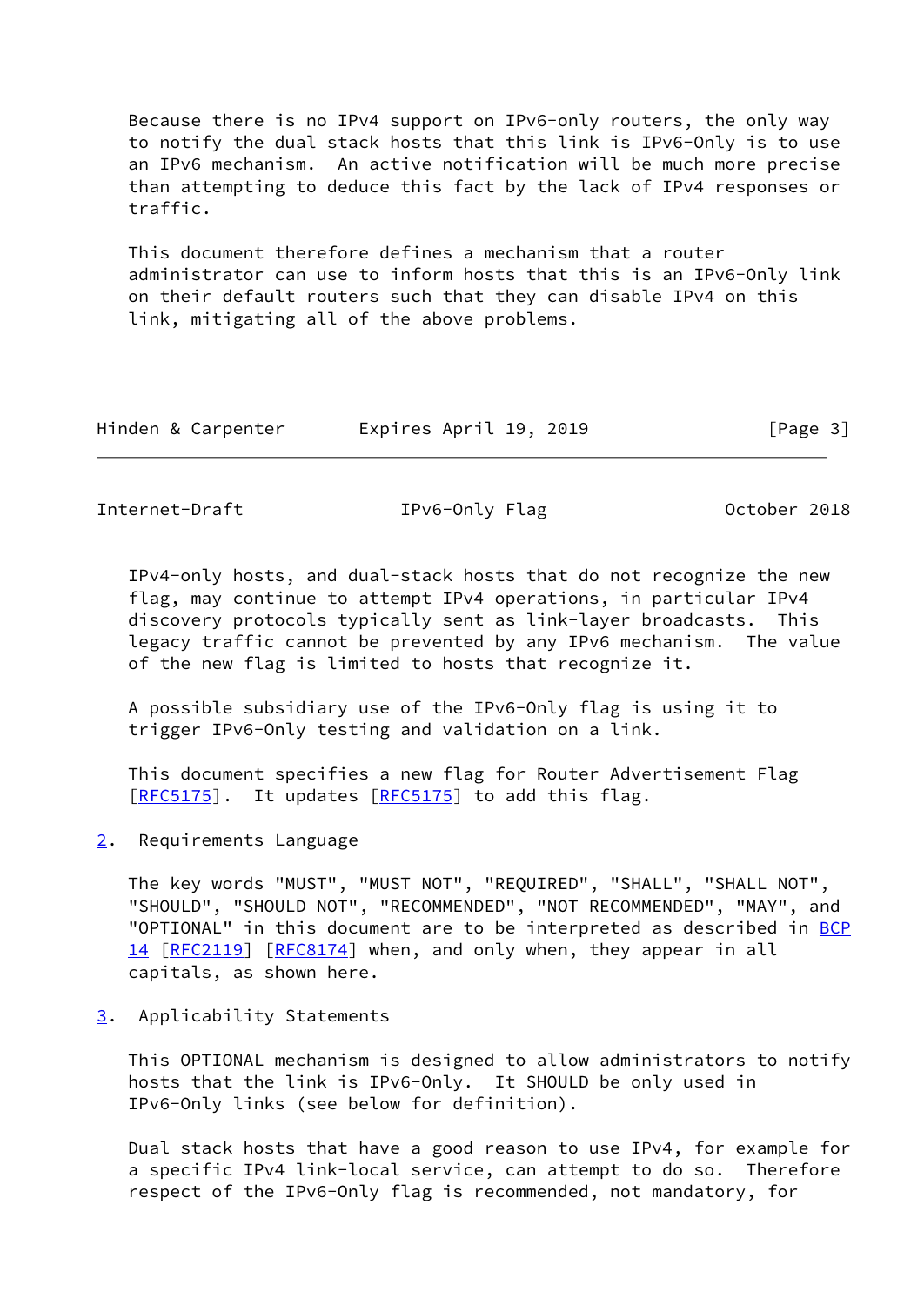hosts.

 Administrators SHOULD only use this mechanism if they are certain that the link is IPv6-Only. For example, in cases where there is a need to continue to use IPv4, when there are intended to be IPv4-only hosts or IPv4 routers on the link, setting this flag to 1 is a configuration error.

 This mechanism is intended to be compatible with link-layer solutions that filter out IPv4 traffic.

<span id="page-4-0"></span>[4](#page-4-0). IPv6-Only Definition

 IPv6-Only is defined to mean that no other versions of internet protocol than IPv6 are intentionally running directly on the link. Today this effectively simply means that IPv4 is not running on the link, and it includes:

Hinden & Carpenter **Expires April 19, 2019** [Page 4]

<span id="page-4-2"></span>Internet-Draft TPv6-Only Flag October 2018

- \* No IPv4 traffic on the Link
- \* No IPv4 routers on the Link
- \* No DHCPv4 servers on the Link
- \* No IPv4 accessible services on the Link
- $*$  All IPv4 and ARP traffic may be blocked at Layer 2 by the administrator

 It is expected that on IPv6-Only networks it will be common for access to IPv4 external services to be reached by techniques such as NAT64 [[RFC6146](https://datatracker.ietf.org/doc/pdf/rfc6146)] and DNS64 [[RFC6147](https://datatracker.ietf.org/doc/pdf/rfc6147)] at the edge of the network. This is beyond the scope of this document.

 Note that IPv6-Only provides no information about other network protocols than IP running directly over the link layer. It is out of scope of this specification whether any such protocol is running on the link or whether any protocol is tunneled over IPv6.

<span id="page-4-1"></span>[5](#page-4-1). IPv6-Only Flag

[RFC5175](https://datatracker.ietf.org/doc/pdf/rfc5175) currently defines the flags in the NDP Router Advertisement message and these flags are registered in the IANA IPv6 ND Router Advertisement flags Registry  $[\underline{IANA-RF}]$ . This currently contains the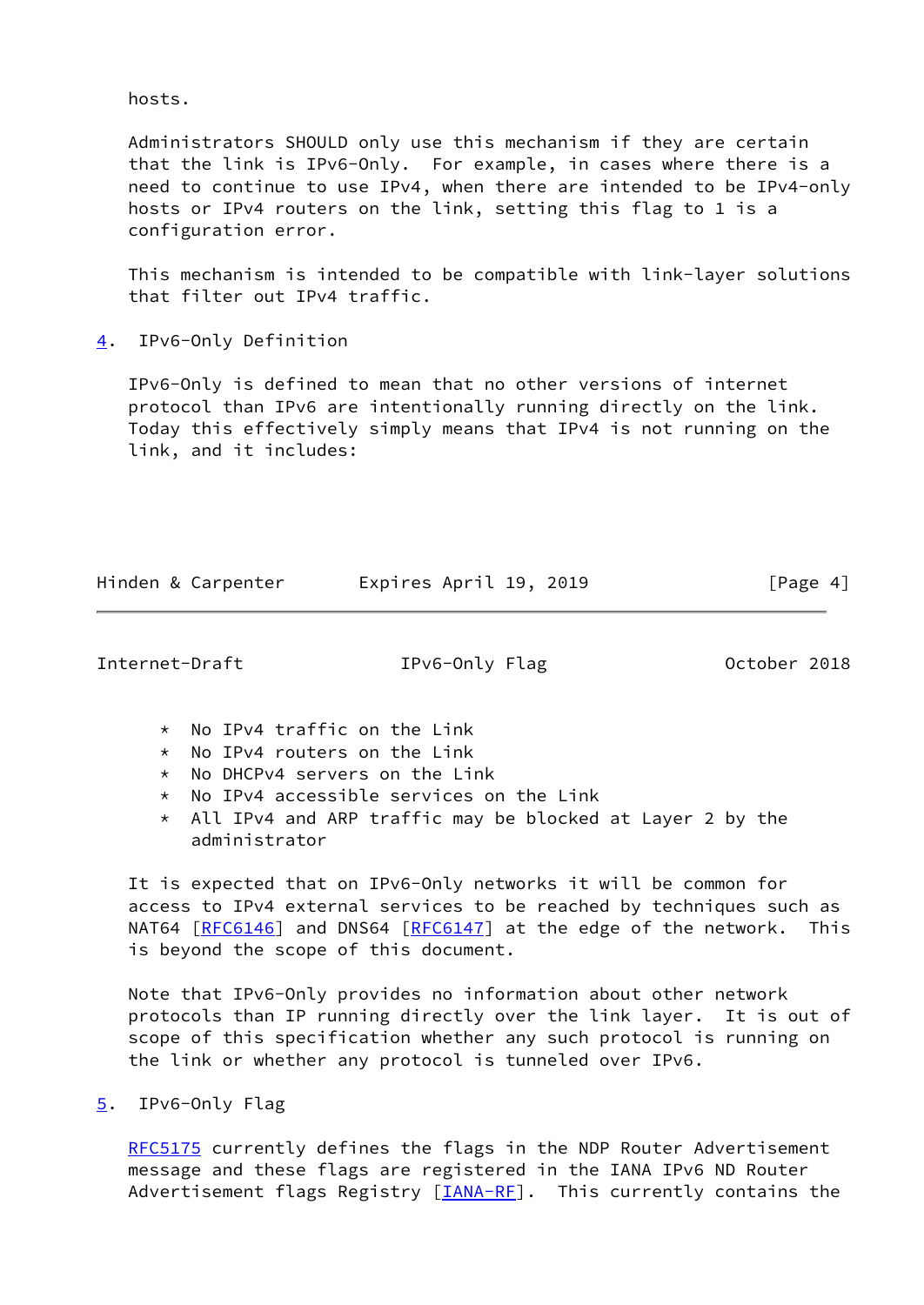following one-bit flags defined in published RFCs:

```
 0 1 2 3 4 5 6 7
+-+-+-+-+-+-+-+-+
|M|O|H|Prf|P|R|R|
+-+-+-+-+-+-+-+-+
```
M Managed Address Configuration Flag [[RFC4861\]](https://datatracker.ietf.org/doc/pdf/rfc4861) O Other Configuration Flag [\[RFC4861](https://datatracker.ietf.org/doc/pdf/rfc4861)] H Mobile IPv6 Home Agent Flag [\[RFC3775](https://datatracker.ietf.org/doc/pdf/rfc3775)] Prf Router Selection Preferences [\[RFC4191](https://datatracker.ietf.org/doc/pdf/rfc4191)] P Neighbor Discovery Proxy Flag [[RFC4389](https://datatracker.ietf.org/doc/pdf/rfc4389)] R Reserved

This document defines bit 6 to be the IPv6-Only Flag:

6 IPv6-Only Flag

This flag has two values. These are:

| Hinden & Carpenter | Expires April 19, 2019 | [Page 5] |
|--------------------|------------------------|----------|

<span id="page-5-0"></span>Internet-Draft IPv6-Only Flag October 2018

0 This is not an IPv6-Only link

1 This is an IPv6-Only link

[RFC 5175](https://datatracker.ietf.org/doc/pdf/rfc5175) requires that unused flag bits be set to zero. Therefore, a router that does not support the new flag will not appear to assert that this is an IPv6-Only link.

 Hosts receiving the Router Advertisement SHOULD only process this flag if the advertising router is a Default Router. Specifically, if the Lifetime field in the Router Advertisement is not zero, otherwise it SHOUD be ignored. This is done to allow some IPv6 routers to advertise information without being a Default Router and providing IPv6 connectivity.

Note that although this mechanism uses one of only two reserved flag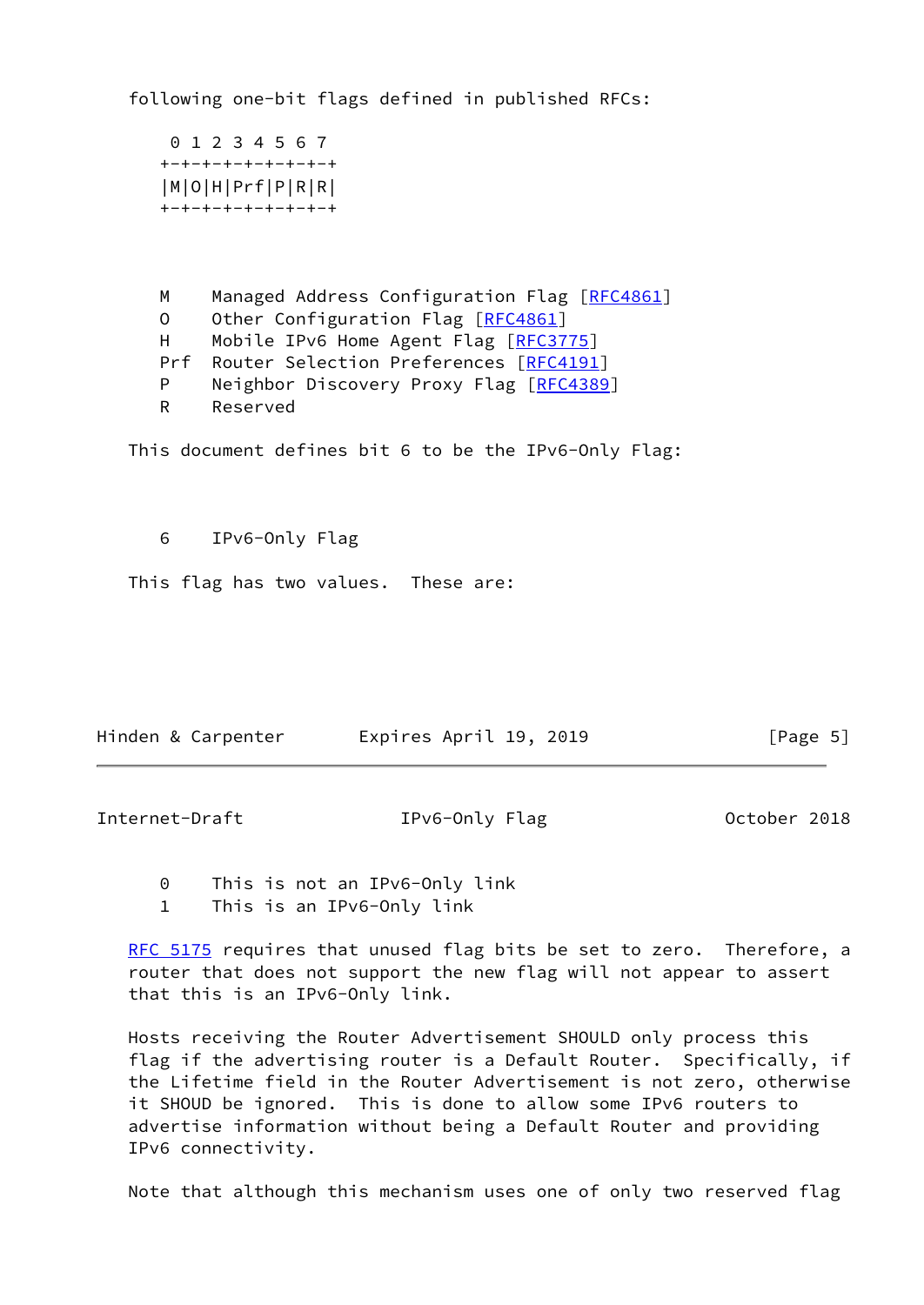bits in the RA, an extension mechanism is defined in [Section](https://datatracker.ietf.org/doc/pdf/rfc5175#section-4) 4 of [RFC5175] in case additional flags are ever required for future extensions.

<span id="page-6-0"></span>[6](#page-6-0). Router and Operational Considerations

 Default IPv6 routers that are on an IPv6-Only link SHOULD be configured to set the IPv6-Only flag to 1 on interfaces on this link. In all other cases the flag SHOULD NOT be set to 1.

 The intent is that the administrator of the router configures the router to set the IPv6-Only flag if she/he wants to tell the hosts on the link that the link is IPv6-Only. This is a configuration flag, it is not something that the router decides on it's own. Routers MAY log a configuration error if the flag is set and IPv4 is still active on the routers interface to the link.

 Operators of large IPv6-only wireless links are advised to also use Layer 2 techniques to drop IPv4 and ARP packets (Ethertypes 0x0800 and 0x806) at all switches, and to ensure that IPv4 and ARP features are disabled in all switches.

<span id="page-6-1"></span>[7](#page-6-1). Host Behavior Considerations

 If there are multiple IPv6 default routers on a link, they might send different values of the flag. If at least one IPv6 default router sends the flag with value 0, a dual stack host SHOULD NOT assume that the link is IPv6-Only. If all IPv6 default routers send the flag with value 1, a dual stack host SHOULD assume that this is an IPv6-Only link.

 A host that receives only RAs with the flag set to 1 SHOULD NOT attempt any IPv4 operations, unless it subsequently receives at least

| Expires April 19, 2019<br>Hinden & Carpenter<br>[Page 6] |  |  |
|----------------------------------------------------------|--|--|
|----------------------------------------------------------|--|--|

<span id="page-6-2"></span>Internet-Draft TPv6-Only Flag October 2018

 one RA with the flag set to zero. As soon as such an RA is received, IPv4 operations SHOULD be started.

 A host MAY choose to delay all IPv4 operations at start-up until a reasonable time has elapsed for RA messages to arrive. If all RAs received have the flag set, a host SHOULD also choose to not attempt IPv4 operations until an application asks it to, specifically delay performing DHCPV4 until it gets a request from an application to use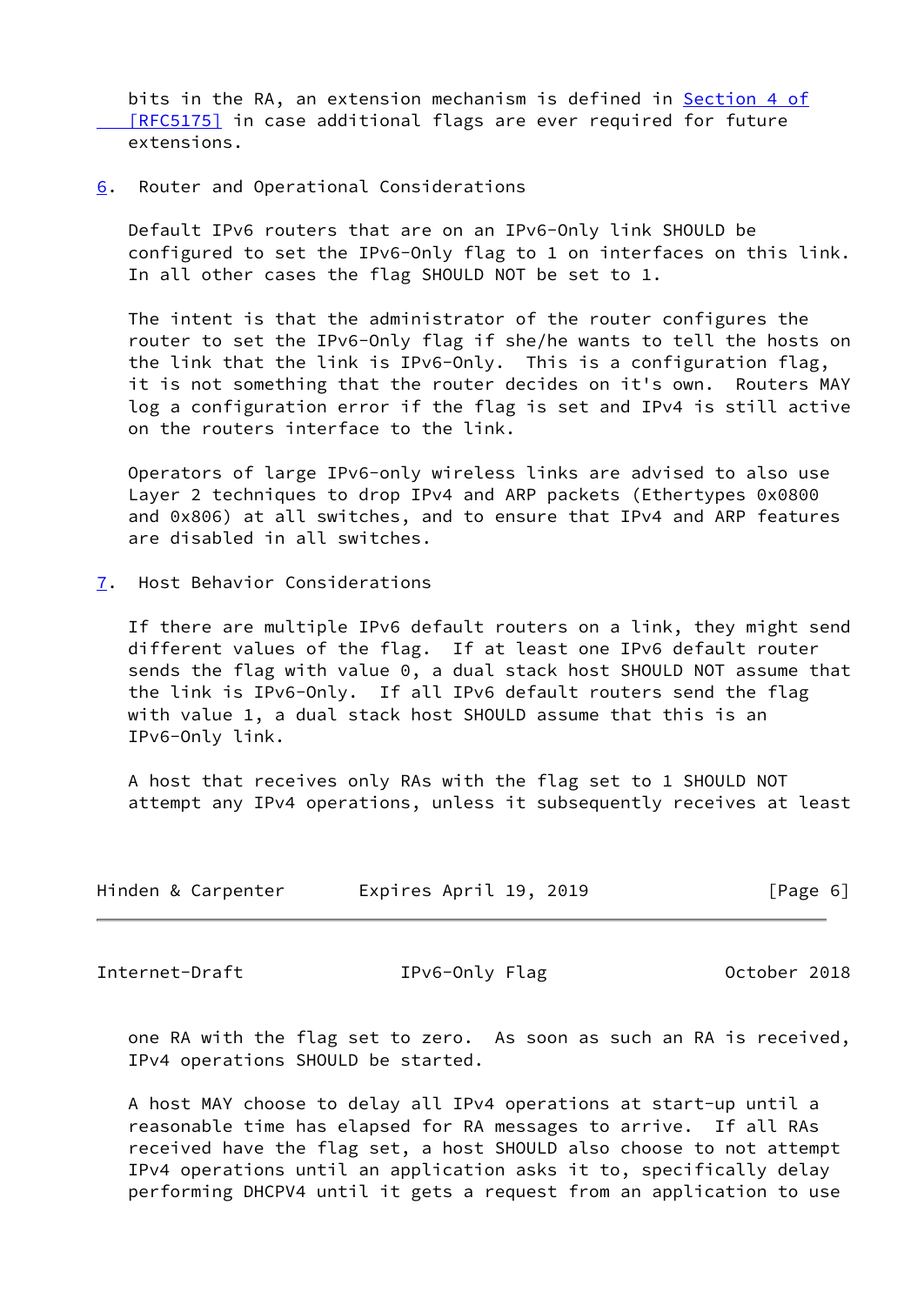IPv4. This would avoid attempting to obtain IPv4 addresses if there are no applications trying to use IPv4.

 In all of the above, the flag's value is considered valid for the lifetime of the default router concerned, unless a subsequent RA delivers a different flag value. If a default router expires (i.e., no RA is received that refreshes its lifetime), the host must remove this router's flag value from consideration. If the result is that all surviving default routers have the flag set to 1, the host SHOULD assume that the link is IPv6-Only. In other words, at any given time, the state of the flag as seen by the host is the logical AND of the flags sent by all unexpired default IPv6 routers.

 This also means that if all default routers have set the flag, the flag for the host is thereby set. If the lifetimes of all the routers subsequently expire, then the state of the flag for the host becomes cleared.

<span id="page-7-0"></span>[8](#page-7-0). IANA Considerations

 IANA is requested to assign the new Router Advertisement flag defined in [Section 5](#page-4-1) of this document. Bit 6 is the next available bit in this registry, IANA is requested to use this bit unless there is a reason to use another bit in this registry.

 IANA is also requested to register this new flag bit in the IANA IPv6 ND Router Advertisement flags Registry [\[IANA-RF](#page-10-4)].

<span id="page-7-1"></span>[9](#page-7-1). Security Considerations

 This document shares the security issues with other parts of IPv6 Neighbor Discovery. [\[RFC6104](https://datatracker.ietf.org/doc/pdf/rfc6104)] discusses certain attacks and mitigations. General techniques to protect Router Advertisement traffic such as Router Guard [\[RFC6105](https://datatracker.ietf.org/doc/pdf/rfc6105)] are useful in protecting against these vulnerabilities.

 A bad actor could use this mechanism to attempt turn off IPv4 service on a link that is intentionally using IPv4, by sending Router Advertisements with the IPv6-Only Flag set to 1. In that case, as long as there are one or more routers sending Router Advertisements

| Hinden & Carpenter | Expires April 19, 2019 | [Page 7] |
|--------------------|------------------------|----------|
|--------------------|------------------------|----------|

<span id="page-7-2"></span>Internet-Draft IPv6-Only Flag October 2018

with this Flag set to 0, they would override this attack given the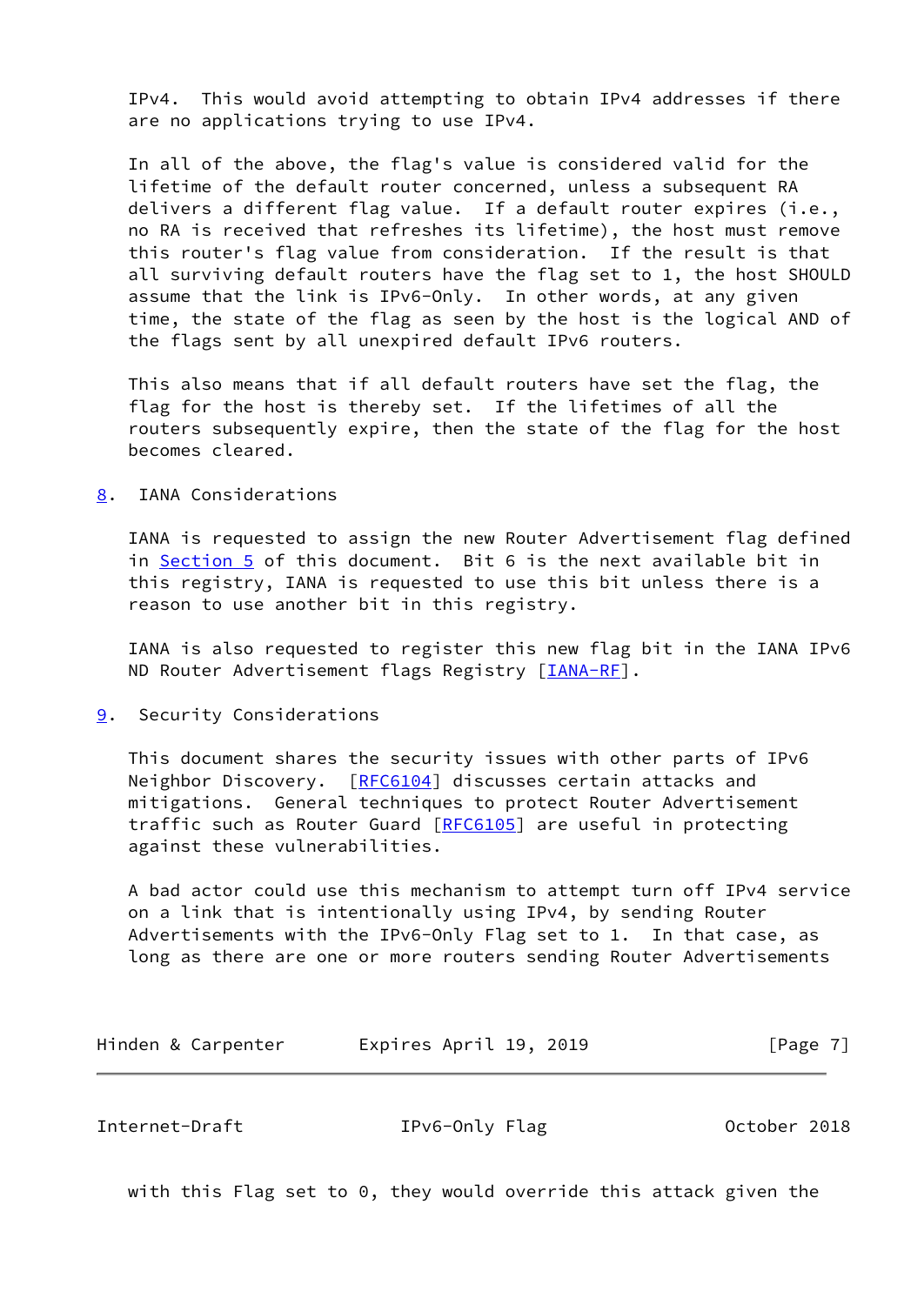mechanism in [Section 5](#page-4-1). Specifically a host would only turn off IPv4 service if it wasn't hearing any Router Advertisement with the Flag set to 0. If the advice in [Section 6](#page-6-0) is followed, this attack will fail. In a situation where the bad actor has control of all routers on the link and sends Router Advertisements with the IPv6-Only Flag set to 1 from all of them, the attack will succeed, but so will many other forms of router-based attack.

 Conversely, a bad actor could use this mechanism to turn on, or pretend to turn on, IPv4 service on an IPv6-only link, by sending Router Advertisements with the Flag set to 0. However, this is really no different than what such a bad actor can do anyway, if they have the ability to configure a bogus router in the first place. The advice in [Section 6](#page-6-0) will minimize such an attack by limiting it to a single link.

 Note that manipulating the Router Preference [\[RFC4191](https://datatracker.ietf.org/doc/pdf/rfc4191)] will not affect either of these attacks: any IPv6-Only Flag of 0 will always override all Flags set to 1.

 The new flag is neutral from an IPv6 privacy viewpoint, since it does not affect IPv6 operations in any way. From an IPv4 privacy viewpoint, it has the potential benefit of suppressing unnecessary traffic that might reveal the existence of a host and the correlation between its hardware and IPv4 addresses. It should be noted that hosts that don't support this flag are not protected from IPv4-based attacks.

# <span id="page-8-0"></span>[10.](#page-8-0) Acknowledgments

 A closely related proposal was published earlier as [\[I-D.ietf-sunset4-noipv4](#page-11-2)].

 Helpful comments were received from Lorenzo Colitti, David Farmer, Fernando Gont, Nick Hilliard, Erik Kline, Jen Linkova, Veronika McKillop, George Michaelson, Michael Richardson, Mark Smith, Barbara Stark, Tatuya Jinmei, Ole Troan, James Woodyatt, and other members of the 6MAN working group.

 Bjoern Zeeb has also produced a variant of this proposal and proposed an IPv6 transition plan in  $[I-D.bz-v4g_0awayflag]$ .

<span id="page-8-1"></span>[11.](#page-8-1) Change log [RFC Editor: Please remove]

[draft-ietf-6man-ipv6only-flag-03,](https://datatracker.ietf.org/doc/pdf/draft-ietf-6man-ipv6only-flag-03) 2018-October-16: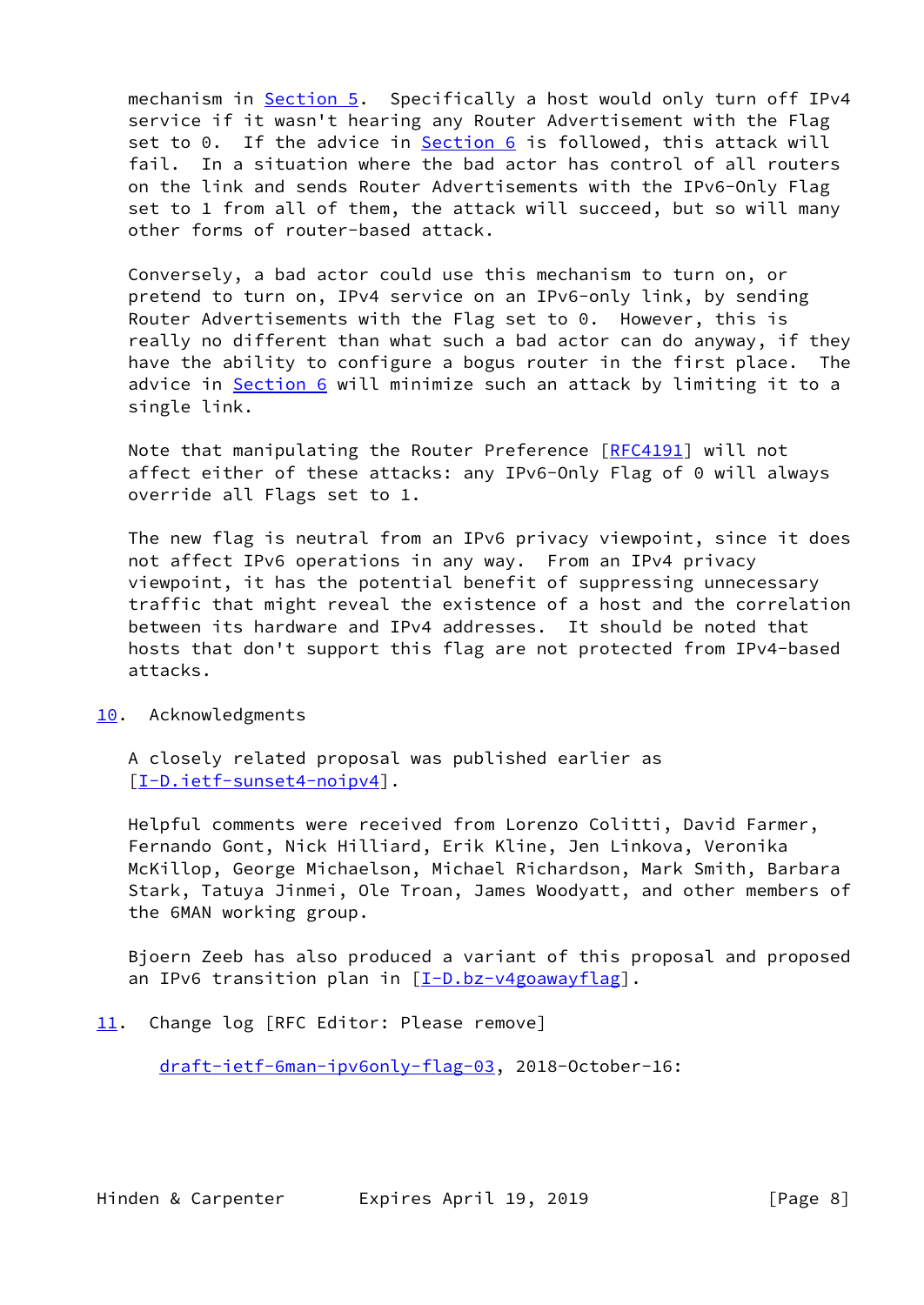# Internet-Draft IPv6-Only Flag October 2018

- \* Reorganized text about problem statement and applicability
- \* Added note about shortage of flag bits
- \* Clarified text about logging configuration error in [Section 6](#page-6-0)
- \* Editorial changes.

[draft-ietf-6man-ipv6only-flag-02,](https://datatracker.ietf.org/doc/pdf/draft-ietf-6man-ipv6only-flag-02) 2018-August-14:

- \* Added text to [Section 9](#page-7-1) to clarify that hosts not supporting this flag are not protected from IPv4-based attacks.
- \* Editorial changes.

[draft-ietf-6man-ipv6only-flag-01,](https://datatracker.ietf.org/doc/pdf/draft-ietf-6man-ipv6only-flag-01) 2018-June-29:

- \* Added text to section that defines what IPv6-Only includes to clarify that only other version of the Internet protocol are in scope.
- $*$  Added clarification if the lifetime of all routers expire.
- \* Editorial changes.

[draft-ietf-6man-ipv6only-flag-00,](https://datatracker.ietf.org/doc/pdf/draft-ietf-6man-ipv6only-flag-00) 2018-May-21:

- \* Changed the file name to [draft-ietf-6man-ipv6only-flag](https://datatracker.ietf.org/doc/pdf/draft-ietf-6man-ipv6only-flag) to match the current tile and that it is a w.g. draft.
- \* Added new section that defines what IPv6-Only includes.
- \* Expanded description of using Layer 2 filter to block IPv4 and ARP traffic.
- \* Editorial changes.

[draft-hinden-ipv4flag-04,](https://datatracker.ietf.org/doc/pdf/draft-hinden-ipv4flag-04) 2018-April-16:

- \* Changed the name of the document and flag to be the IPv6-Only flag.
- $*$  Rewrote text to make it affirmative that this is used by an administrator to tell the hosts that the link is IPv6-Only.
- \* Added an Applicability Statements section to scope the intend use.
- \* Changed requirement language to upper case, added Requirements Language section with references to [[RFC2119](https://datatracker.ietf.org/doc/pdf/rfc2119)] and [\[RFC8174](https://datatracker.ietf.org/doc/pdf/rfc8174)].
- \* Editorial changes.

[draft-hinden-ipv4flag-03,](https://datatracker.ietf.org/doc/pdf/draft-hinden-ipv4flag-03) 2018-Feb-15: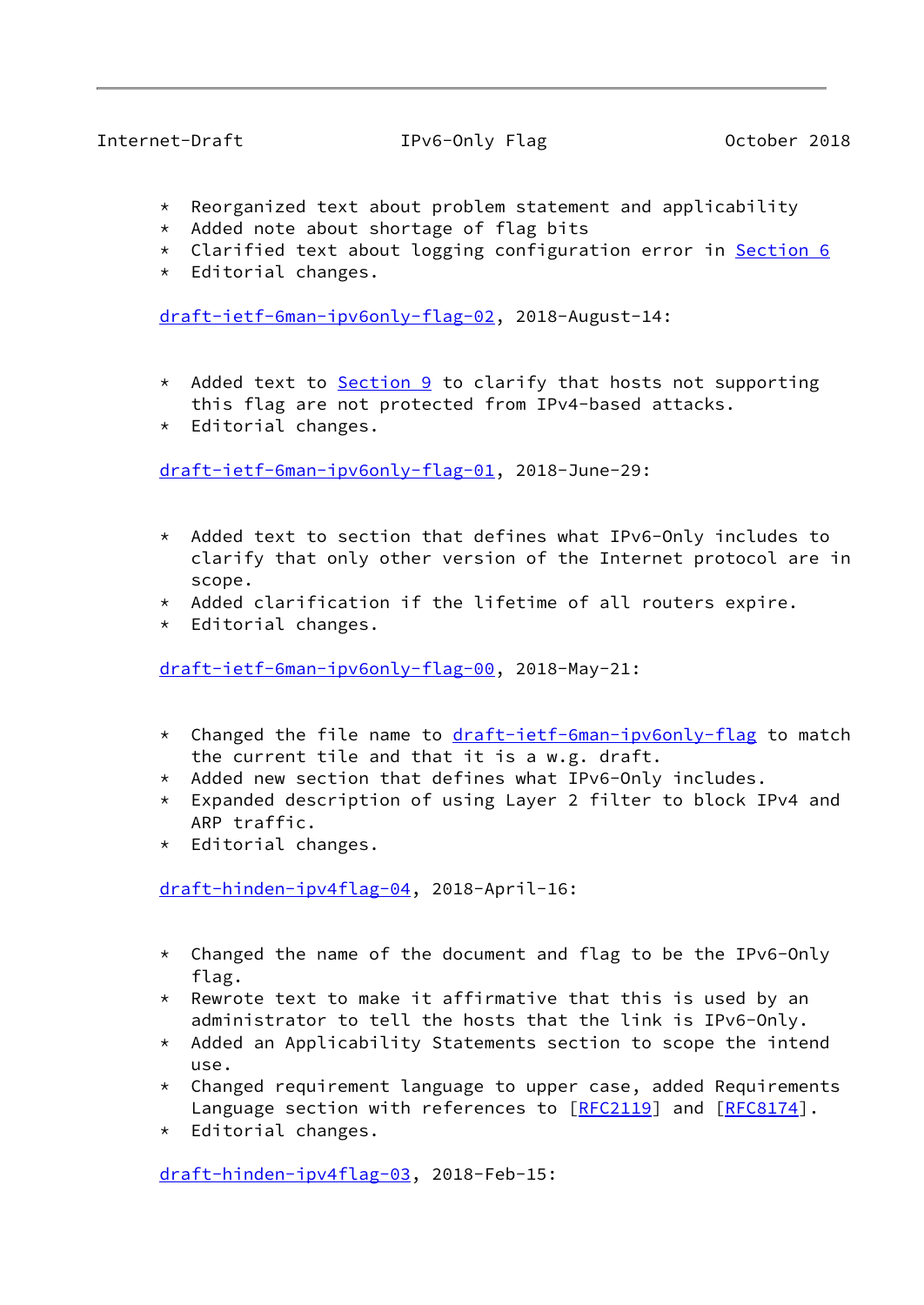\* Changed terminology to use "link" instead of "network".

| Hinden & Carpenter | Expires April 19, 2019 | [Page 9] |
|--------------------|------------------------|----------|
|--------------------|------------------------|----------|

<span id="page-10-1"></span>Internet-Draft TPv6-Only Flag Detober 2018

- \* Improved text in [Section 4.](#page-4-0) "Host Behavior Considerations" and added suggestion to only perform IPv4 if an application requests it.
- $*$  Added clarification that the bit is set because an administrator configured the router to send it.
- \* Editorial changes.

[draft-hinden-ipv4flag-02,](https://datatracker.ietf.org/doc/pdf/draft-hinden-ipv4flag-02) 2018-Feb-15:

- \* Improved text in introduction.
- \* Added reference to current IANA registry in [Section 2.](#page-3-0)
- \* Editorial changes.

[draft-hinden-ipv4flag-01,](https://datatracker.ietf.org/doc/pdf/draft-hinden-ipv4flag-01) 2017-Dec-12

- \* Inverted name of flag from "Available" to "Unavailable".
- \* Added problem description and clarified scope.
- \* Added router and operational considerations.
- \* Added host behavior considerations.
- \* Extended security considerations.
- \* Added Acknowledgment section, including reference to prior sunset4 draft.

[draft-hinden-ipv4flag-00,](https://datatracker.ietf.org/doc/pdf/draft-hinden-ipv4flag-00) 2017-Nov-17:

- \* Original version.
- <span id="page-10-0"></span>[12.](#page-10-0) References
- <span id="page-10-2"></span>[12.1](#page-10-2). Normative References

<span id="page-10-3"></span>[IANA-Ethertype]

"Ether Types", <[https://www.iana.org/assignments/ieee-802](https://www.iana.org/assignments/ieee-802-numbers/ieee-802-numbers.xhtml#ieee-802-numbers-1) [numbers/ieee-802-numbers.xhtml#ieee-802-numbers-1>](https://www.iana.org/assignments/ieee-802-numbers/ieee-802-numbers.xhtml#ieee-802-numbers-1).

<span id="page-10-4"></span>[IANA-RF] "IPv6 ND Router Advertisement flags",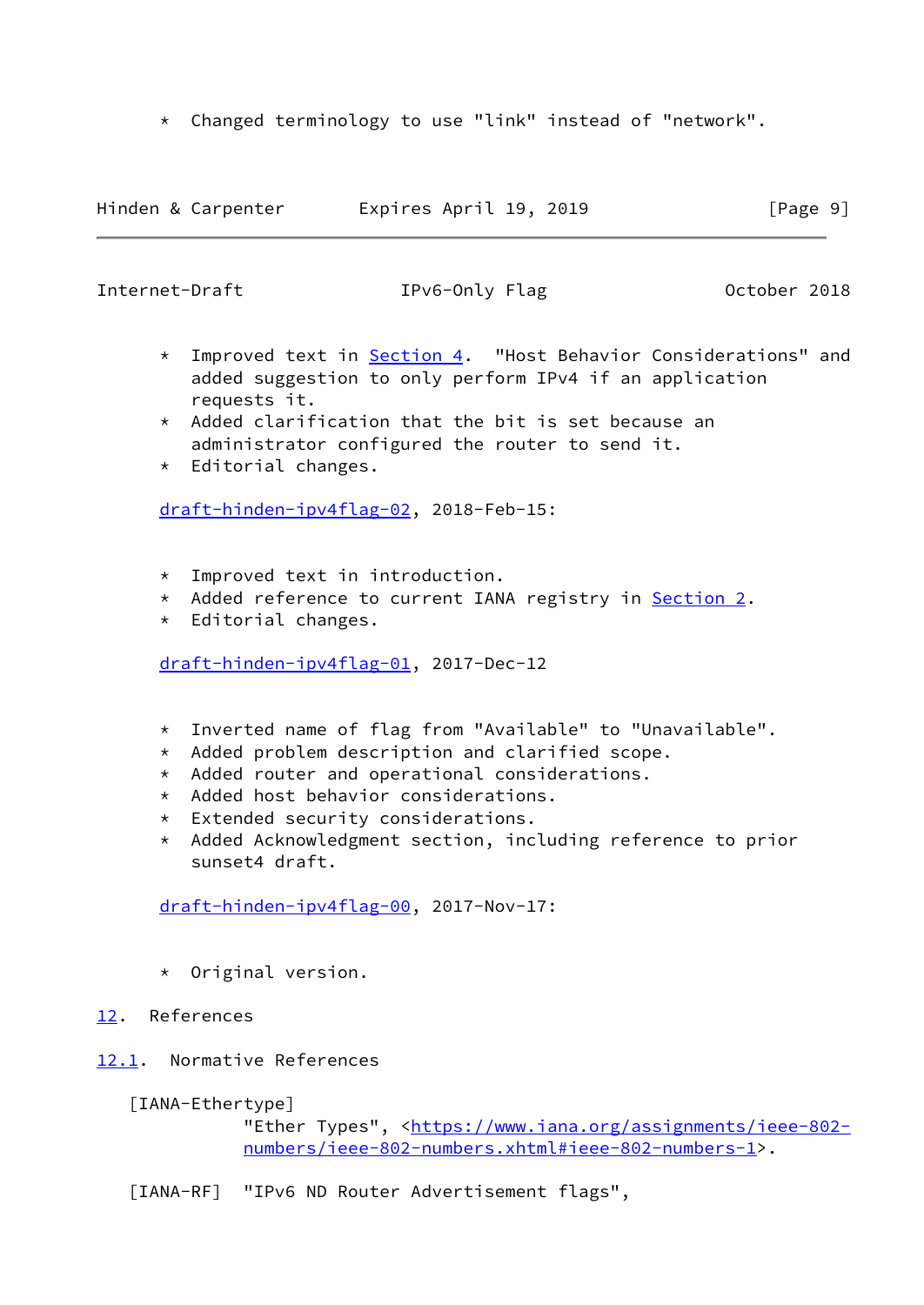<[https://www.iana.org/assignments/icmpv6-parameters/](https://www.iana.org/assignments/icmpv6-parameters/icmpv6-parameters.xhtml#icmpv6-parameters-11) [icmpv6-parameters.xhtml#icmpv6-parameters-11>](https://www.iana.org/assignments/icmpv6-parameters/icmpv6-parameters.xhtml#icmpv6-parameters-11).

 [RFC2119] Bradner, S., "Key words for use in RFCs to Indicate Requirement Levels", [BCP 14](https://datatracker.ietf.org/doc/pdf/bcp14), [RFC 2119](https://datatracker.ietf.org/doc/pdf/rfc2119), DOI 10.17487/ [RFC2119](https://datatracker.ietf.org/doc/pdf/rfc2119), March 1997, [<https://www.rfc-editor.org/info/](https://www.rfc-editor.org/info/rfc2119) [rfc2119](https://www.rfc-editor.org/info/rfc2119)>.

Hinden & Carpenter Fxpires April 19, 2019 [Page 10]

<span id="page-11-1"></span>Internet-Draft IPv6-Only Flag October 2018

- [RFC4191] Draves, R. and D. Thaler, "Default Router Preferences and More-Specific Routes", [RFC 4191](https://datatracker.ietf.org/doc/pdf/rfc4191), DOI 10.17487/RFC4191, November 2005, <<https://www.rfc-editor.org/info/rfc4191>>.
- [RFC4861] Narten, T., Nordmark, E., Simpson, W., and H. Soliman, "Neighbor Discovery for IP version 6 (IPv6)", [RFC 4861](https://datatracker.ietf.org/doc/pdf/rfc4861), DOI 10.17487/RFC4861, September 2007, [<https://www.rfc](https://www.rfc-editor.org/info/rfc4861) [editor.org/info/rfc4861](https://www.rfc-editor.org/info/rfc4861)>.
- [RFC5175] Haberman, B., Ed. and R. Hinden, "IPv6 Router Advertisement Flags Option", [RFC 5175](https://datatracker.ietf.org/doc/pdf/rfc5175), DOI 10.17487/ [RFC5175](https://datatracker.ietf.org/doc/pdf/rfc5175), March 2008, [<https://www.rfc-editor.org/info/](https://www.rfc-editor.org/info/rfc5175) [rfc5175](https://www.rfc-editor.org/info/rfc5175)>.
- [RFC8174] Leiba, B., "Ambiguity of Uppercase vs Lowercase in [RFC](https://datatracker.ietf.org/doc/pdf/rfc2119) [2119](https://datatracker.ietf.org/doc/pdf/rfc2119) Key Words", [BCP 14](https://datatracker.ietf.org/doc/pdf/bcp14), [RFC 8174,](https://datatracker.ietf.org/doc/pdf/rfc8174) DOI 10.17487/RFC8174, May 2017, [<https://www.rfc-editor.org/info/rfc8174](https://www.rfc-editor.org/info/rfc8174)>.
- <span id="page-11-0"></span>[12.2](#page-11-0). Informative References

<span id="page-11-3"></span> [I-D.bz-v4goawayflag] Zeeb, B., "IPv6 Router Advertisement IPv4 GoAway Flag", [draft-bz-v4goawayflag-00](https://datatracker.ietf.org/doc/pdf/draft-bz-v4goawayflag-00) (work in progress), March 2018.

<span id="page-11-2"></span> [I-D.ietf-sunset4-noipv4] Perreault, S., George, W., Tsou, T., Yang, T., and J. Tremblay, "Turning off IPv4 Using DHCPv6 or Router Advertisements", [draft-ietf-sunset4-noipv4-01](https://datatracker.ietf.org/doc/pdf/draft-ietf-sunset4-noipv4-01) (work in progress), December 2014.

 [RFC2563] Troll, R., "DHCP Option to Disable Stateless Auto- Configuration in IPv4 Clients", [RFC 2563,](https://datatracker.ietf.org/doc/pdf/rfc2563) DOI 10.17487/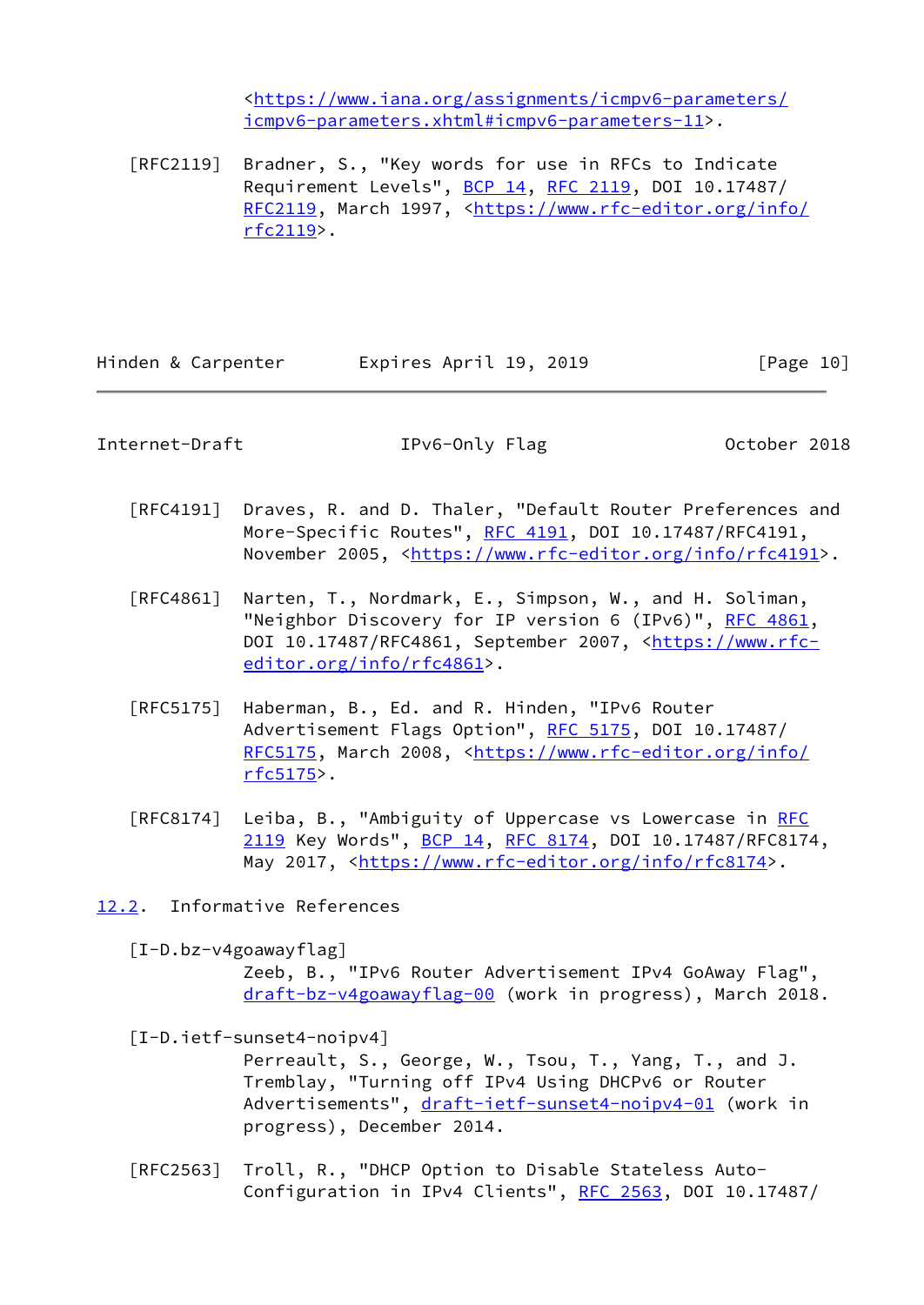[RFC2563](https://datatracker.ietf.org/doc/pdf/rfc2563), May 1999, <[https://www.rfc-editor.org/info/](https://www.rfc-editor.org/info/rfc2563) [rfc2563](https://www.rfc-editor.org/info/rfc2563)>.

- [RFC6104] Chown, T. and S. Venaas, "Rogue IPv6 Router Advertisement Problem Statement", [RFC 6104,](https://datatracker.ietf.org/doc/pdf/rfc6104) DOI 10.17487/RFC6104, February 2011, <<https://www.rfc-editor.org/info/rfc6104>>.
- [RFC6105] Levy-Abegnoli, E., Van de Velde, G., Popoviciu, C., and J. Mohacsi, "IPv6 Router Advertisement Guard", [RFC 6105,](https://datatracker.ietf.org/doc/pdf/rfc6105) DOI 10.17487/RFC6105, February 2011, [<https://www.rfc](https://www.rfc-editor.org/info/rfc6105) [editor.org/info/rfc6105](https://www.rfc-editor.org/info/rfc6105)>.
- [RFC6146] Bagnulo, M., Matthews, P., and I. van Beijnum, "Stateful NAT64: Network Address and Protocol Translation from IPv6 Clients to IPv4 Servers", [RFC 6146](https://datatracker.ietf.org/doc/pdf/rfc6146), DOI 10.17487/RFC6146, April 2011, [<https://www.rfc-editor.org/info/rfc6146](https://www.rfc-editor.org/info/rfc6146)>.

| Hinden & Carpenter | Expires April 19, 2019 | [Page 11] |
|--------------------|------------------------|-----------|
|--------------------|------------------------|-----------|

<span id="page-12-0"></span>Internet-Draft TPv6-Only Flag October 2018

- [RFC6147] Bagnulo, M., Sullivan, A., Matthews, P., and I. van Beijnum, "DNS64: DNS Extensions for Network Address Translation from IPv6 Clients to IPv4 Servers", [RFC 6147,](https://datatracker.ietf.org/doc/pdf/rfc6147) DOI 10.17487/RFC6147, April 2011, [<https://www.rfc](https://www.rfc-editor.org/info/rfc6147) [editor.org/info/rfc6147](https://www.rfc-editor.org/info/rfc6147)>.
- [RFC7772] Yourtchenko, A. and L. Colitti, "Reducing Energy Consumption of Router Advertisements", [BCP 202](https://datatracker.ietf.org/doc/pdf/bcp202), [RFC 7772,](https://datatracker.ietf.org/doc/pdf/rfc7772) DOI 10.17487/RFC7772, February 2016, [<https://www.rfc](https://www.rfc-editor.org/info/rfc7772) [editor.org/info/rfc7772](https://www.rfc-editor.org/info/rfc7772)>.

Authors' Addresses

 Robert M. Hinden Check Point Software 959 Skyway Road San Carlos, CA 94070 USA

Email: bob.hinden@gmail.com

 Brian Carpenter Department of Computer Science University of Auckland